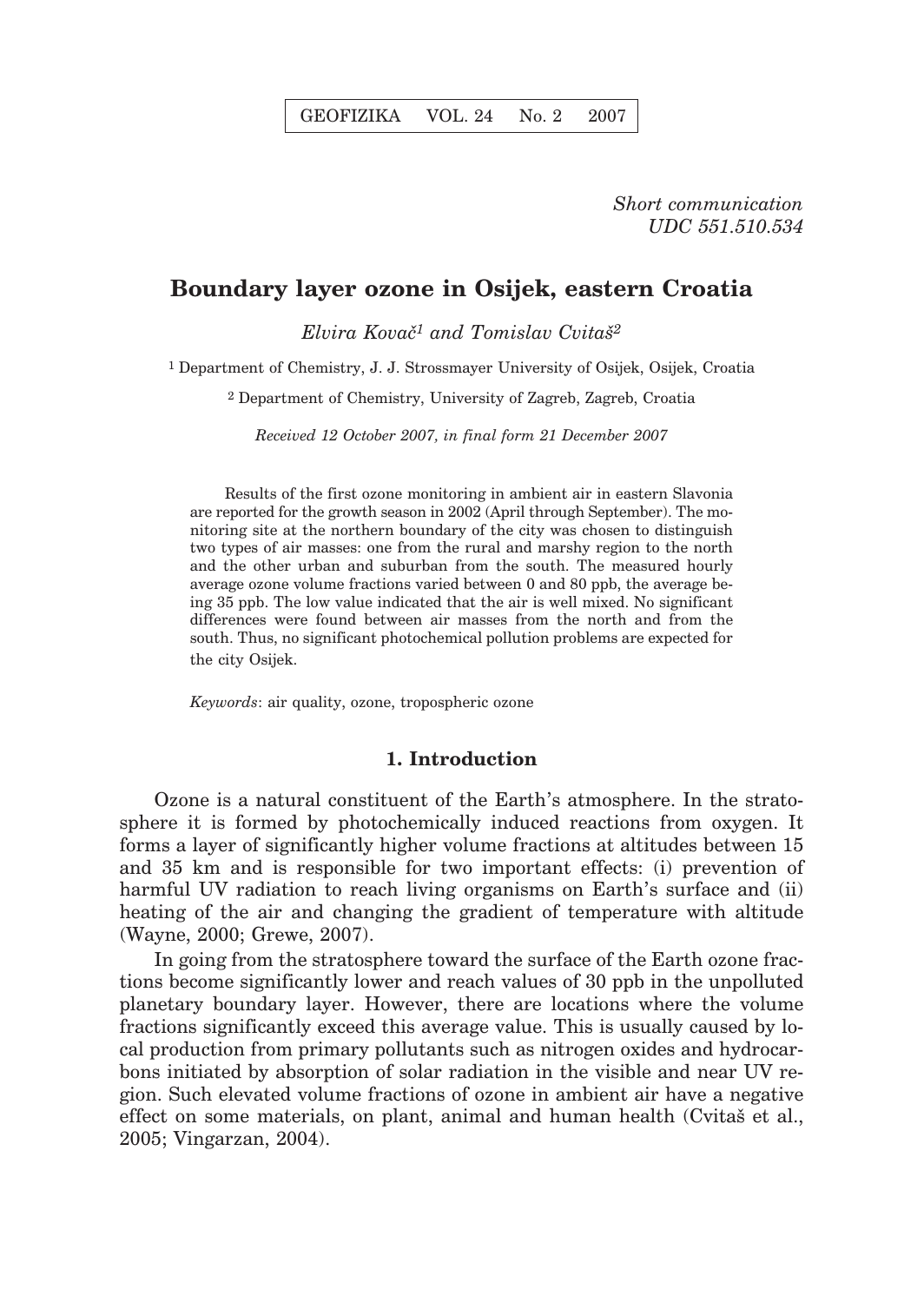### **2. Experimental**

Ozone volume fractions have been measured and analyzed for the first time in the region of Eastern Slavonia. The monitoring site was located at the northern boundary of Osijek close to the river Drava approximately 50 m above the ground (Figure 1).

Osijek is the largest urban centre in eastern Croatia at 45.32°N, 18.44°E and an altitude of 90 m above sea level. The measurements took place during the growth season (April through September) 2002 using a commercial instrument Dasibi 1008AH based on UV absorption photometry which has been regularly checked and calibrated. The data have been recorded every 3 minutes and stored in a data logger for further processing on a computer. The meteorological data were obtained from the Meteorological Service of Croatia, who monitored the meteorological parameters at Klisa ca. 20 km to the southeast of the monitoring site.



**Figure 1.** View of the monitoring site (from west to east) where the instrument was placed near the roof of Hotel Osijek, as indicated by the arrow.

## **3. Results and discussion**

The data were converted to hourly average ozone volume fractions and analyzed in relation to meteorological data: wind direction and wind speed.

The average diurnal variation of ozone volume fractions for the April through September period of 2002 is shown in Figure 2 in the form a 'box and whiskers' plot. The distribution of values resembles a typical behaviour for a suburban or smaller urban site (Cvitas et al., 1997; Oltmans et al., 2006; Cvita<sub>š</sub> et al., 2006). The maximum values exceeded the limit of an hourly average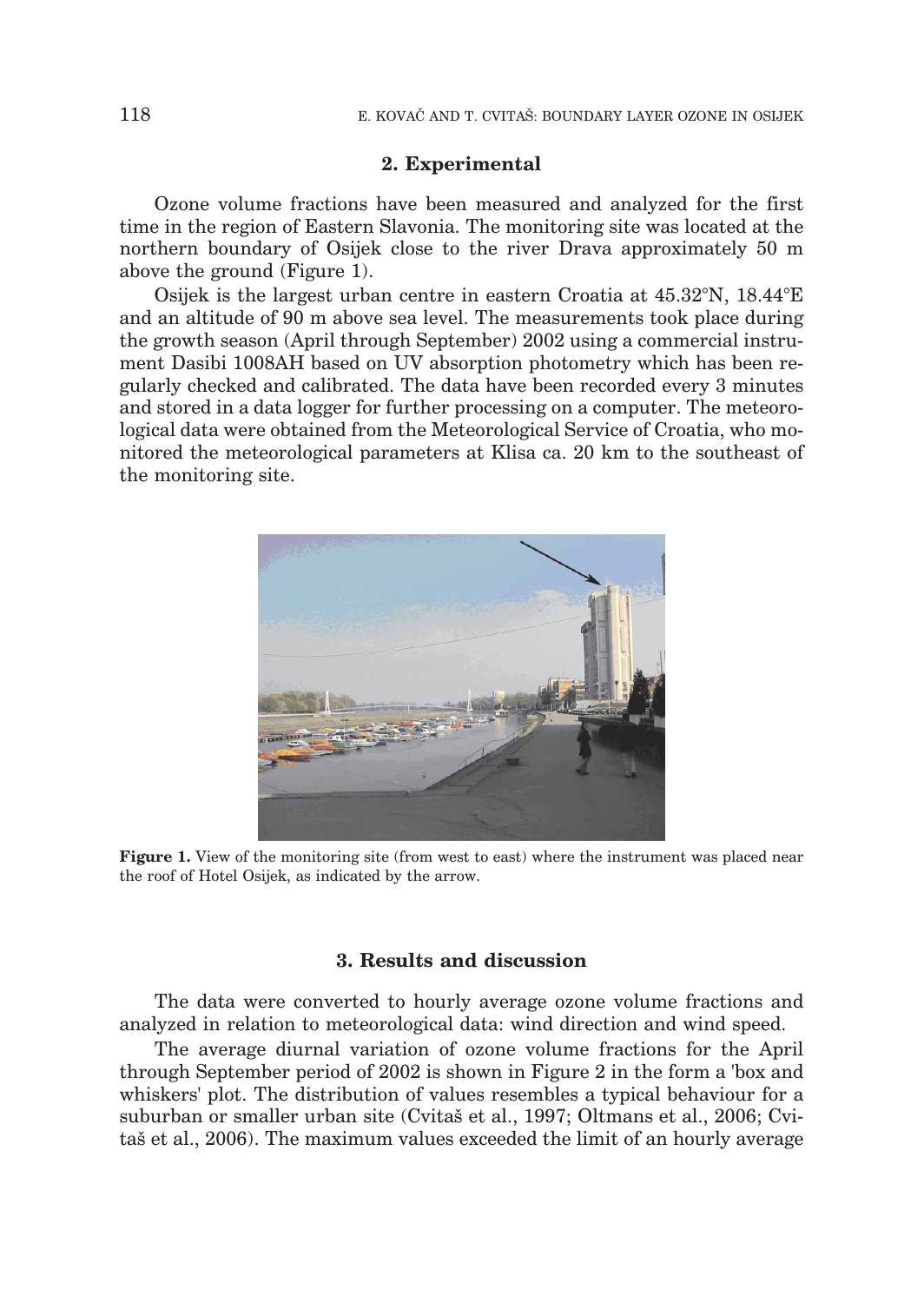

**Figure 2.** Diurnal distribution of ozone volume fractions for the April to September period of 2002. The black squares represent the medians for each hour of the day over the whole period, the box edges the 1st and 3rd quartile, the bars the 10th and 90th percentile and the dots the minimum and maximum values.

of 80 ppb on two instances only. The daily maximum values were measured in the early afternoon hours indicating that the source of primary pollutants is not far from the monitoring site. On the other hand they are very low for an urban site indicating that the air seems to be very well mixed with that of the surrounding region. Indeed, Osijek lies in a plane allowing winds from all directions and the wind rose resembles a circle closely.

It is important to note that conclusions reached on the basis of single-spot measurements during one season only are rather vague and can be used only for rough estimation of the state of atmospheric pollution in a location. Nonetheless, the data indicate that the city of Osijek did not suffer any significant photochemical pollution during 2002. In other locations in Croatia and the Mediterranean region significantly higher values were measured (Butković et al., 1999).

By calculating all the 8-hourly moving average ozone volume fractions it was found that the value of 60 ppb was exceeded only on a single day (18 May) for a total of 16 hours, whereas the Croatian Directive on Ozone (Vlada RH, 2005) allows this value to be exceeded for 25 days in year. The daily average of 55 ppb was also exceeded on that same day while the Directive allows 7 such days per year.

In order to see how the distribution of measured ozone volume fractions depends on the wind direction, we plotted the average value for each direction and obtained the plot in Figure 3.a. No particular direction could be associated with pronounced unusually high or low values. The lowest average value (20 ppb) is associated with the southwesterly wind and the highest (40 ppb) with the south-easterly wind. A better insight is obtained by plotting the relative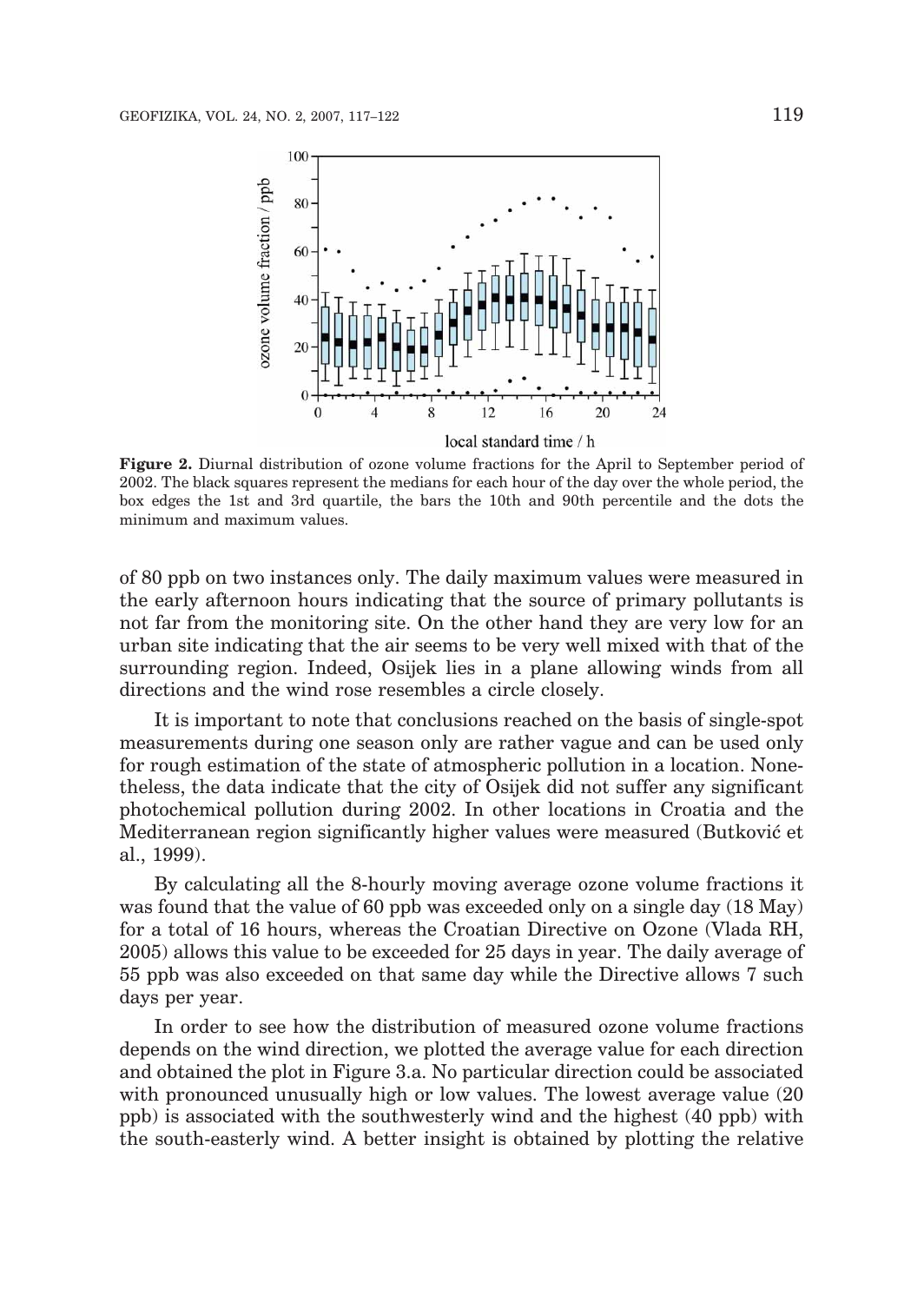

**Figure 3.** a) Polar diagram correlation ozone volume fractions and wind direction, b) Relative deviations from average ozone volume fractions.

deviations from the average value for each hour of the day as a function of the wind direction as given in Figure 3.b. We calculated the average diurnal behaviour for the whole season obtaining average volume fractions for each hour of the day. Then the deviations from these average values have been calculated and divided by the average to obtain the relative deviations for each hour. These values grouped for each of the 36 directions of the wind are plotted in a polar diagram in Figure 3.b. In this way the possible diurnal behaviour in wind direction is eliminated and positive and negative deviations for indivi-



**Figure 4.** Comparison of ozone fraction distributions for two wind sectors: the northern bringing air from an agricultural and marshy region against the southern bringing air from the city centre and its industrial part.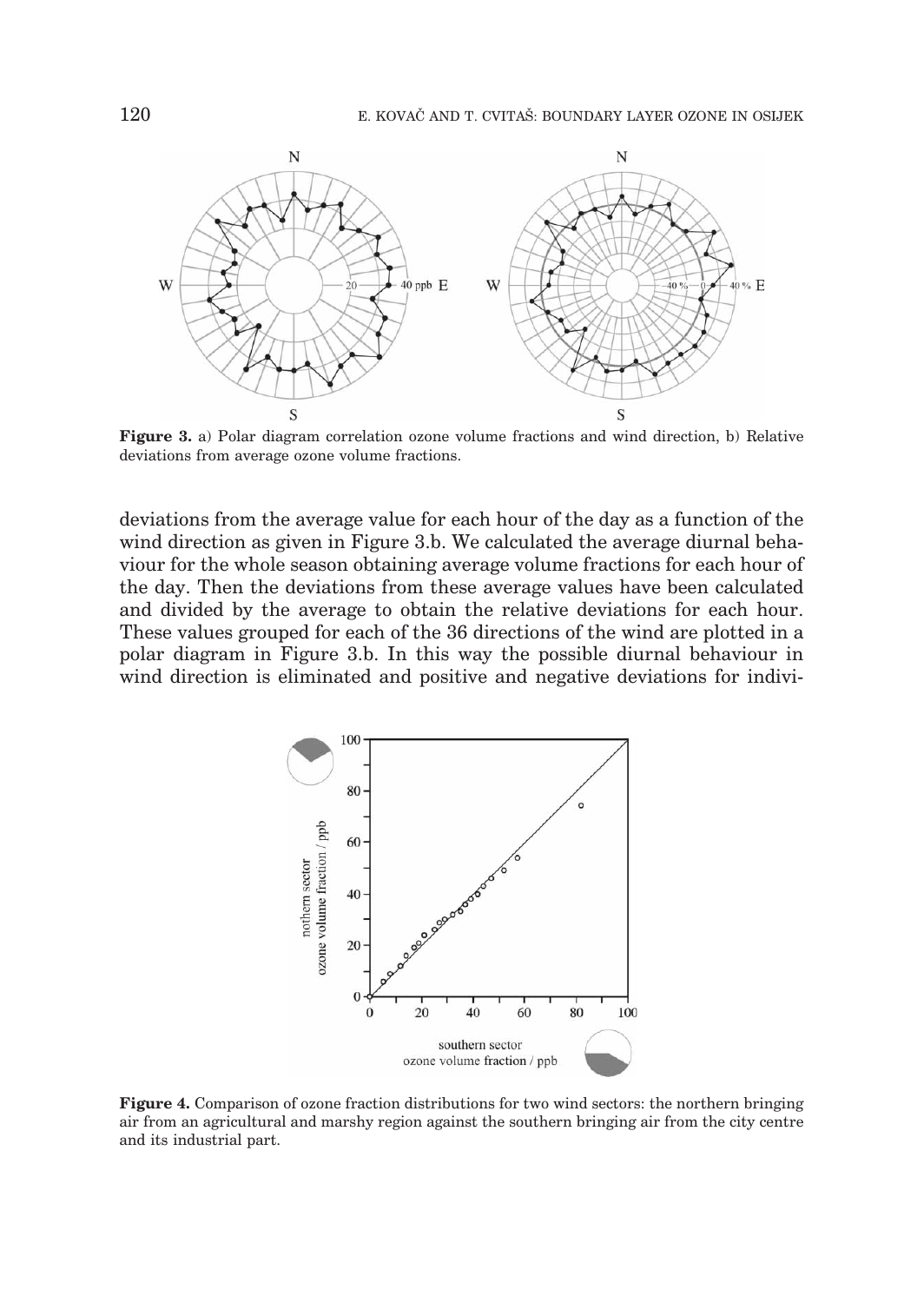dual wind directions can be identified. The plot indicates that positive deviations *i.e.* above average values are observed when the wind blows from the east and negative deviations are mainly associated with a westerly wind. However, the differences are small, never exceeding 40% of the average.

Osijek is situated to the south of the river Drava and the monitoring site on the river bank (Figure 1) is suitable to distinguish whether northerly winds bringing air from the agricultural and marshy region of Baranja have a significantly different effect on observed ozone volume fractions as compared to winds from the south bringing air masses *via* the city centre and industrial sections. We compared the two wind sectors, indicated by the grey shading of the small circles, by a quantile-quantile plot as shown in Figure 4. Surprisingly no difference in behaviour was found. It remains to be proven that the emissions of primary hydrocarbon pollutants in Baranja to the north and in the city and its southern parts are similar.

#### **4. Conclusion**

The results of the first ambient air ozone monitoring in eastern Slavonia are reported for the growth season (April through September) of 2002. The monitoring site at the northern boundary of the city was chosen to distinguish two types of air masses: rural and marshy from the north and urban and suburban from the south. The measured hourly average ozone volume fractions varied between 0 and 80 ppb, the average being 35 ppb. The low value indicates that the air is well mixed. No significant differences were found between air masses from the north and from the south. Thus, no significant photochemical pollution problems are expected for the city Osijek.

*Acknowledgement* – The financial support by the Ministry of Science, Education and Sports of the Republic of Croatia (grants 0098–030 and 098–0982915–2947) is gratefully acknowledged.

#### **References**

- Butković, V., Cvitaš, T. and Klasinc, L. (1990). Photochemical ozone in the Mediterranean, *Sci. Total. Environ.,* **99,** 145–151.
- Cvita{, T., Kezele, N., Klasinc, L., McGlynn, S. P. and Pryor, W. A. (2005): New Directions: How dangerous is ozone?, *Atmos. Environ*., **39**, 4607–4608.
- Cvita{, T., Kezele, N. and Klasinc, L. (1997): Boundary-Layer Ozone in Croatia, *J. Atmos. Chem.*, **28**, 125–134.
- Cvitaš, T., Kezele, N., Klasinc, L. and Šorgo, G. (2006): Ozone Measurement on mount Srd near Dubrovnik, Croatia, *Geofizika*, **23**, 166–171.
- Grewe, V. (2007): Impact of climate variability on tropospheric ozone, *Sci. Tot. Environ.,* **374**, 167–181.

Oltmans, S. J., Lefohn, A. S., Harris, J. M., Galbally, I., Scheel, H.-E., Bodeker, G., Brunke, E., Claude, H., Tarasick, D., Johnson, B. J., Simmonds, P., Shadwick, D., Anlauf, K., Hayden, K.,